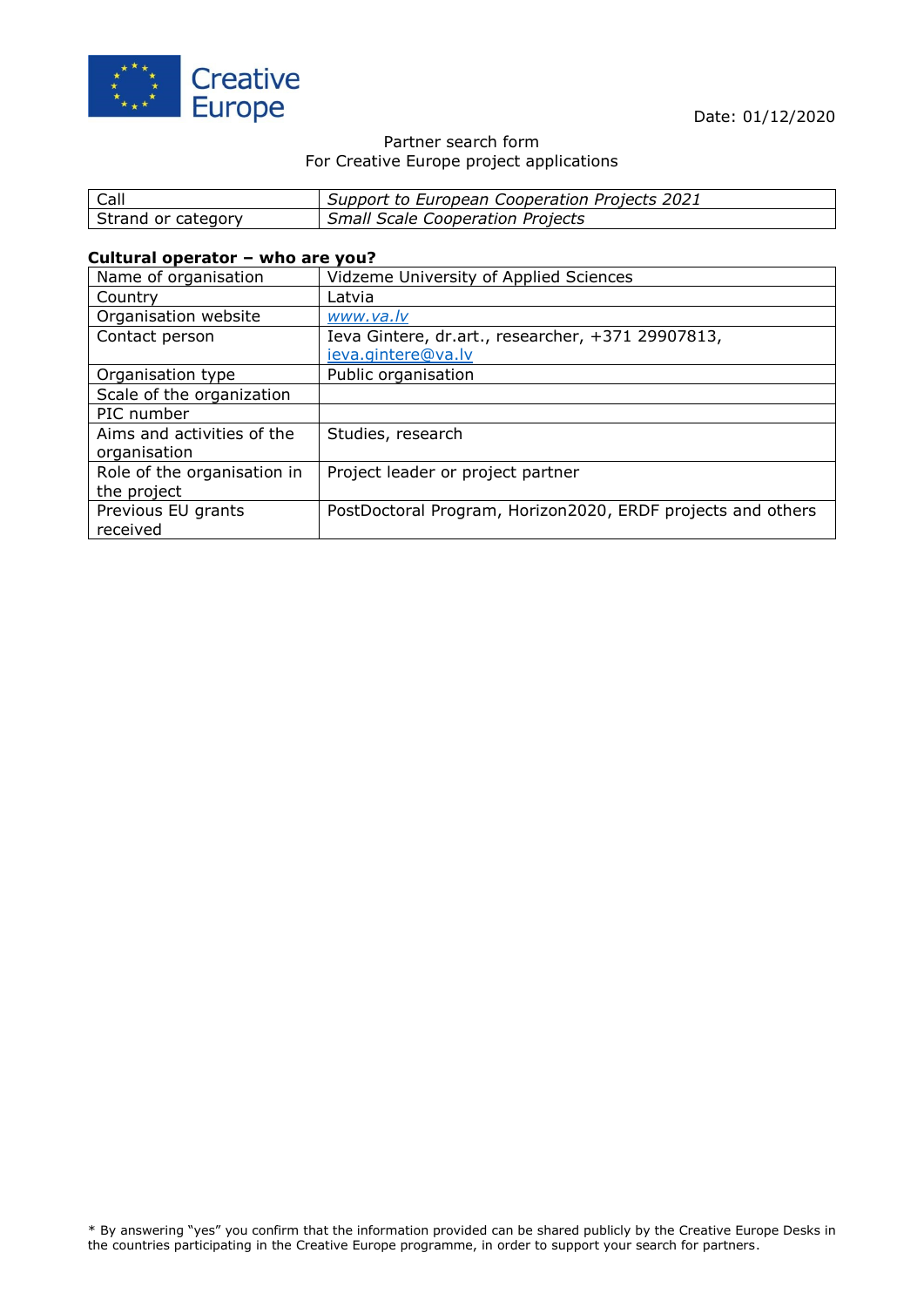**Proposed Creative Europe project – to which project are you looking for partners?**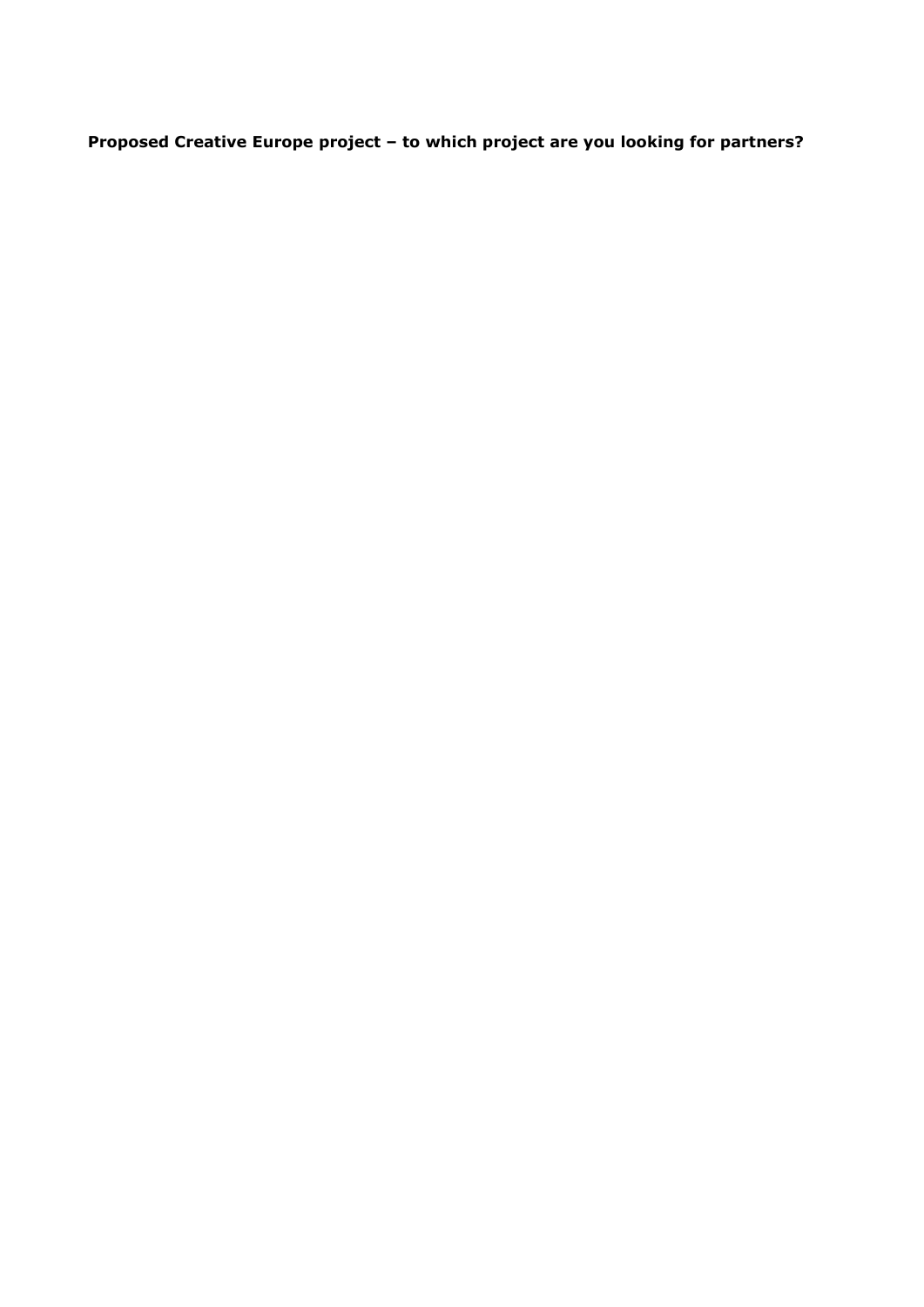| Sector or | Music, visual arts, contemporary arts, cultural heritage, arts and technology |
|-----------|-------------------------------------------------------------------------------|
| field     |                                                                               |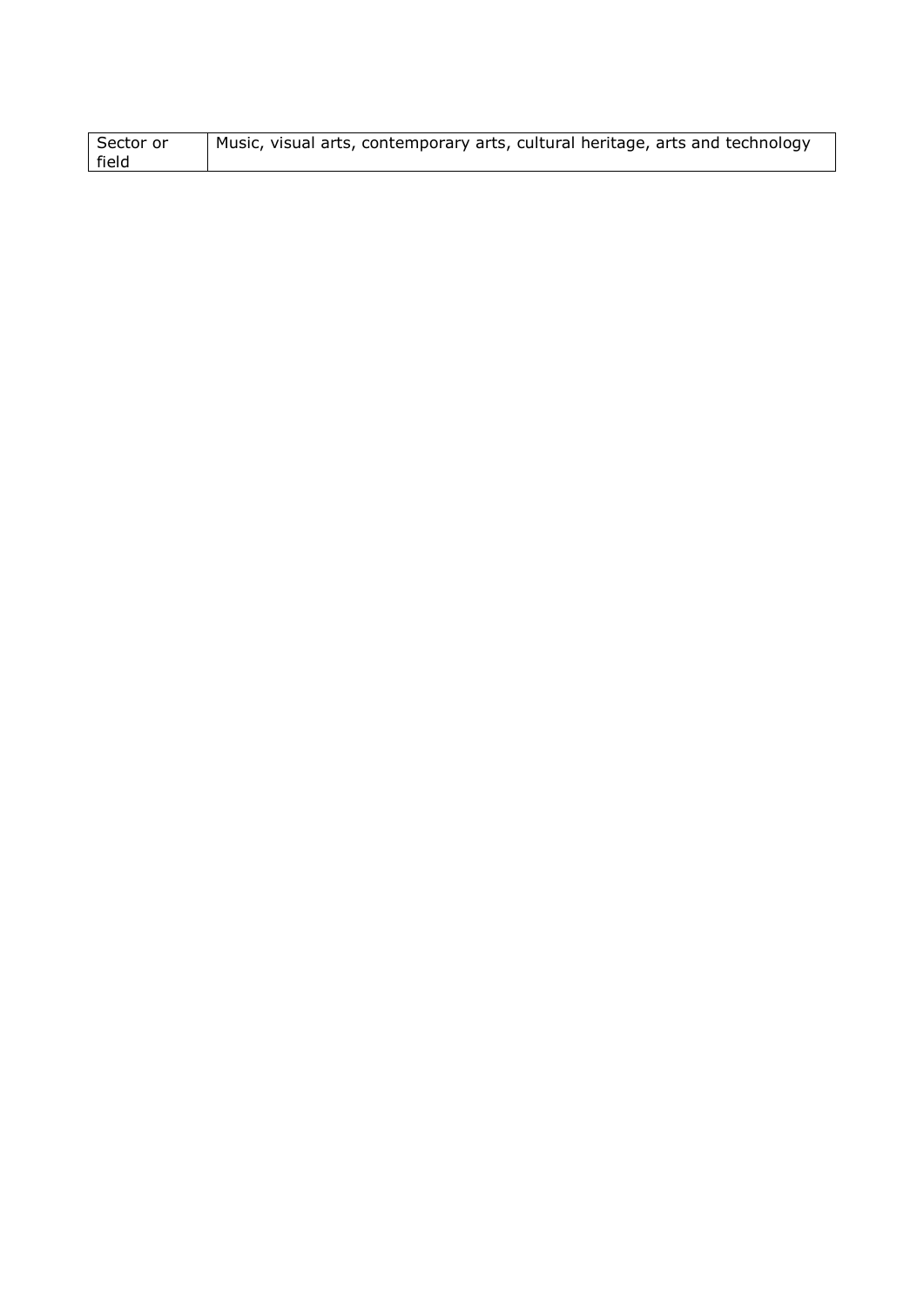| Description<br>or summary<br>of the | The Noise-related Soundscape is intended to be an innovative platform that<br>would represent the field of contemporary sound and serve as a dissemination<br>tool to interactively demonstrate the research results in the field of                                                                                                                                                                                                                                                                                                                                                                                                                                                                                                                                                                                                                                                                                                                                                                                                                                                                                                                                                                                                                                                                                                                                                                                                                                                                                                                                                                                                                                                                                                                                                                                                                                                                                                                                                                                                                                                                                                                                                                                                                                                                                                                                                                                                                                                                                                                                                                                                                                                                                                                                                                                                                                                                                                                                                                                                                                                                                                                                                                                                                                                                                                                                                                                                                                                                                                            |
|-------------------------------------|-------------------------------------------------------------------------------------------------------------------------------------------------------------------------------------------------------------------------------------------------------------------------------------------------------------------------------------------------------------------------------------------------------------------------------------------------------------------------------------------------------------------------------------------------------------------------------------------------------------------------------------------------------------------------------------------------------------------------------------------------------------------------------------------------------------------------------------------------------------------------------------------------------------------------------------------------------------------------------------------------------------------------------------------------------------------------------------------------------------------------------------------------------------------------------------------------------------------------------------------------------------------------------------------------------------------------------------------------------------------------------------------------------------------------------------------------------------------------------------------------------------------------------------------------------------------------------------------------------------------------------------------------------------------------------------------------------------------------------------------------------------------------------------------------------------------------------------------------------------------------------------------------------------------------------------------------------------------------------------------------------------------------------------------------------------------------------------------------------------------------------------------------------------------------------------------------------------------------------------------------------------------------------------------------------------------------------------------------------------------------------------------------------------------------------------------------------------------------------------------------------------------------------------------------------------------------------------------------------------------------------------------------------------------------------------------------------------------------------------------------------------------------------------------------------------------------------------------------------------------------------------------------------------------------------------------------------------------------------------------------------------------------------------------------------------------------------------------------------------------------------------------------------------------------------------------------------------------------------------------------------------------------------------------------------------------------------------------------------------------------------------------------------------------------------------------------------------------------------------------------------------------------------------------------|
| proposed<br>project                 | contemporary music. The sound phenomena related to noise form a current<br>trend in musicology for around hundred years now. It has been largely used in<br>academic and underground music. Yet there are no interactive, playful, and<br>educational media that would teach its history, inform about its antecedents,                                                                                                                                                                                                                                                                                                                                                                                                                                                                                                                                                                                                                                                                                                                                                                                                                                                                                                                                                                                                                                                                                                                                                                                                                                                                                                                                                                                                                                                                                                                                                                                                                                                                                                                                                                                                                                                                                                                                                                                                                                                                                                                                                                                                                                                                                                                                                                                                                                                                                                                                                                                                                                                                                                                                                                                                                                                                                                                                                                                                                                                                                                                                                                                                                         |
|                                     |                                                                                                                                                                                                                                                                                                                                                                                                                                                                                                                                                                                                                                                                                                                                                                                                                                                                                                                                                                                                                                                                                                                                                                                                                                                                                                                                                                                                                                                                                                                                                                                                                                                                                                                                                                                                                                                                                                                                                                                                                                                                                                                                                                                                                                                                                                                                                                                                                                                                                                                                                                                                                                                                                                                                                                                                                                                                                                                                                                                                                                                                                                                                                                                                                                                                                                                                                                                                                                                                                                                                                 |
|                                     | conceptual background and network of ideas linked to the idea of a noise-<br>related sound.<br>A great variety of noise-related sound is a form of artistic means today that<br>has a rich cultural background. Noise will be analyzed in this project as a<br>cultural symbol to shed light on modern understanding of sound and to show<br>the positive side of noise in the acoustic field represented not as waste but as<br>artefacts of sound ecology. The end-users of the game will be persons<br>interested in the sectors of humanities and arts as well as ecology of culture.<br>The author proposes a methodological approach for the new media creation<br>focused on research into contemporary theory of culture as well as serious<br>gaming. It will be an interactive platform that serves as a knowledge bearer,<br>informing the users about the cultural background of the noise-related sound,<br>its theoretical context and artistic heritage.<br>The platform will function as an educational tool to teach the trends of modern<br>sound art and the noise-related tradition in contemporary culture as well as<br>the intertextual links to modern thought. The platform will be an interactive<br>audio-visual,<br>ambient environment<br>presenting<br>a<br>three-dimensional<br>atmospheric virtual world. The user will be able to enter the residences of<br>sound and learn about the features of modern acoustic aesthetics and its<br>artistic references. The sound residences will demonstrate short texts in a<br>three-dimensional format, the examples of the noise-related sound tradition in<br>digital gaming, academic, alternative, underground music, sound art and new<br>media art, its historical antecedents such as the scores by Jean Tinguely,<br>Karlheinz Stockhausen, John Cage, Michael Gordon as well as the trend of<br>glitch that is a twin phenomenon of noise in the visual field.<br>Ieva Gintere is a Post-doctorate researcher, an expert in the noise-related<br>trend in musicology as well as in contemporary art and serious gaming. The<br>results of her previous research have been published internationally between<br>2020 and 2014 (see below). Globally, there are almost no studies by now that<br>would marry the fields of noise-related sound and educational platforms. The<br>cross-cutting of arts' research, educational field, new media, and ecology of<br>sound is a unique focus that corresponds to the idea of interdisciplinary<br>research.<br>The author of the new platform intends to deepen the understanding of modern<br>sound that incorporates noise to a great extent, and to cultivate our noise-<br>related aesthetic perception in order to appreciate noise as artefact. Thus, the<br>project will support the collective consciousness to be able to sort various types<br>of noise and to better coexist with those which are a natural part of<br>contemporary culture. The platform will pave the way to a cultivated taste of<br>modern sound and a better knowledge of contemporary sound culture coined<br>by Italian futurists. Noise-related sound is still a relatively new and fuzzy<br>phenomenon that needs to be explained to the general public without a specific<br>education in arts. One of the main functions of the platform will be knowledge<br>transfer. It will describe the historical context of noise phenomena, open new<br>horizons to appreciation of noise-related sound, and help to write the new |
|                                     | history of sound.<br><b>Objectives</b>                                                                                                                                                                                                                                                                                                                                                                                                                                                                                                                                                                                                                                                                                                                                                                                                                                                                                                                                                                                                                                                                                                                                                                                                                                                                                                                                                                                                                                                                                                                                                                                                                                                                                                                                                                                                                                                                                                                                                                                                                                                                                                                                                                                                                                                                                                                                                                                                                                                                                                                                                                                                                                                                                                                                                                                                                                                                                                                                                                                                                                                                                                                                                                                                                                                                                                                                                                                                                                                                                                          |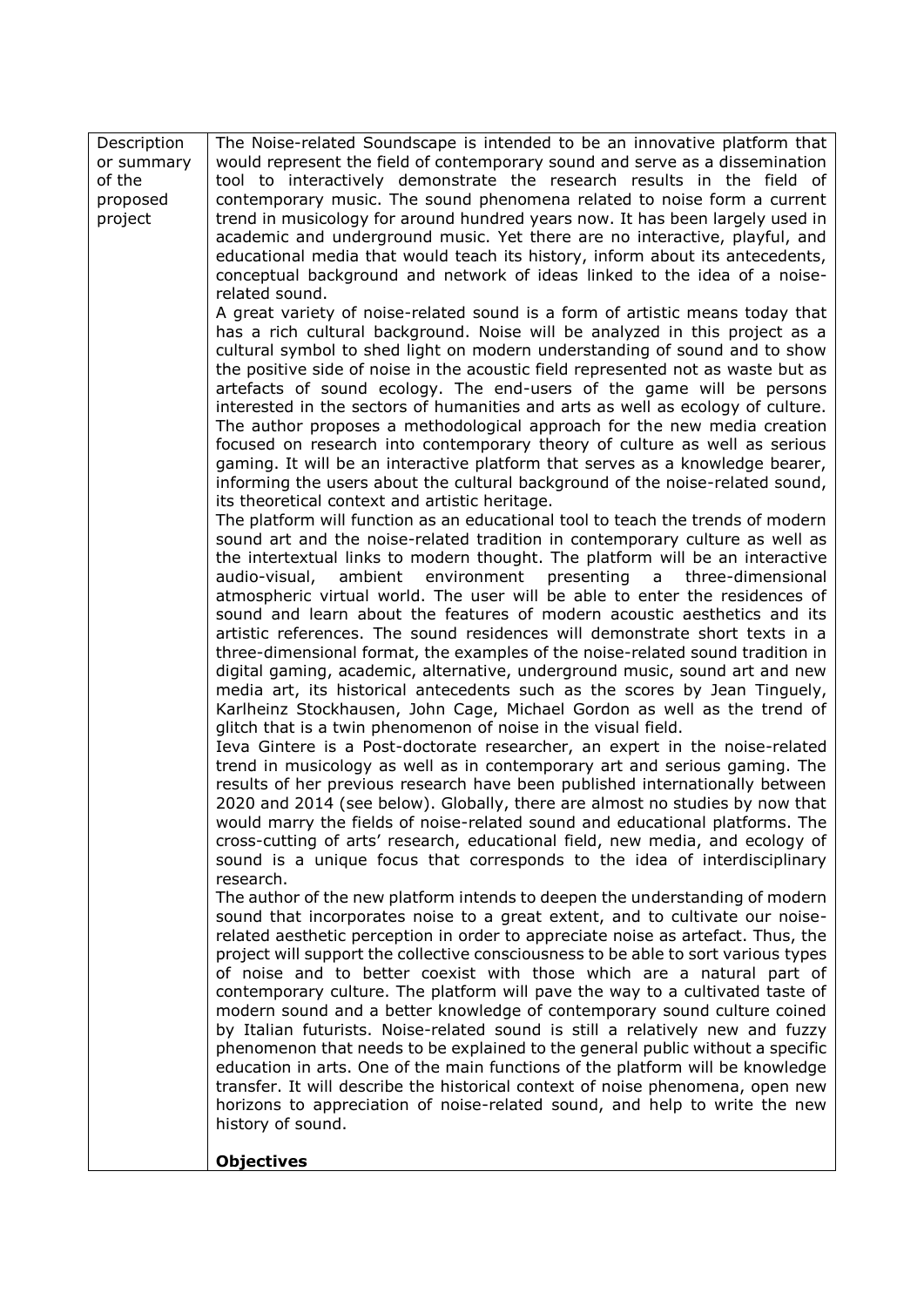| Sector or<br>field | Music, visual arts, contemporary arts, cultural heritage, arts and technology                                                                                                                                                                                                                                                                                                                                                                                                                                                                                                                                                                                                                                                                                                                                     |
|--------------------|-------------------------------------------------------------------------------------------------------------------------------------------------------------------------------------------------------------------------------------------------------------------------------------------------------------------------------------------------------------------------------------------------------------------------------------------------------------------------------------------------------------------------------------------------------------------------------------------------------------------------------------------------------------------------------------------------------------------------------------------------------------------------------------------------------------------|
|                    | to create an innovative animated educative platform in order to teach<br>$\bullet$<br>the trends of modern sound art and the noise-related tradition in<br>contemporary culture using the modern interactive media of gaming,<br>to deepen the understanding of modern sound that incorporates noise<br>$\bullet$<br>to a great extent, and cultivate our noise-related aesthetic perception,<br>to pave the way to a cultivated taste of noise-related sound and a better<br>$\bullet$<br>knowledge of contemporary sound culture, to support the social<br>intelligence of modern aesthetics of sound,<br>to strengthen the new ecology of sound as our natural cultural<br>environment,<br>to create new synergies between the disciplines of arts' research,<br>edugaming, game art as well as sound ecology. |
|                    | <b>Methodology</b><br>The methods used will be literature analysis (musicology, new media art<br>theory, modern aesthetics, theory of culture and fields related to it), analysis<br>of noise-related sound examples in academic music as well as underground,<br>alternative and other genres, and knowledge transfer from the field of research<br>to the digital platform by creating a virtual artistic environment.                                                                                                                                                                                                                                                                                                                                                                                          |
|                    | Results of the previous research by the author<br>Gintere, I. (2020). A Perspective on a New Digital Art Game: The Approach of<br>Research and Knowledge Transfer. Proceedings of the 12 <sup>th</sup> International<br>Conference on Computer Supported Education (CSEDU-2020). Institute for<br>Systems and Technologies of Information, Control and Communication,<br>Prague, May 2 <sup>nd</sup> , vol. 1, pp. 311-318, DOI: 10.5220/0008920603110318.<br>Indexed in Scopus.                                                                                                                                                                                                                                                                                                                                  |
|                    | Gintere, I. (2019). A New Digital Art Game: The Art of the Future. $13th$<br>International Scientific Conference "Society, Integration, Education" (SIE-<br>2019) Proceedings, vol. 4, pp. 346-360. Rēzekne Academy of Technologies.<br>Available at: http://journals.ru.lv/index.php/SIE/article/view/3674/3867.                                                                                                                                                                                                                                                                                                                                                                                                                                                                                                 |
|                    | Gintere, I., Zagorskis, V., Kapenieks, A. (2018). Concepts of E-learning<br>Accessibility Improvement - Codes of New Media Art and User Behaviour Study.<br>10th CSEDU International Conference on Computer Supported Education, 1,<br>Portugal, Madeira, March 15th<br>$-17$ <sup>th</sup><br>426-431.<br>2018. DOI:<br>DD.<br>10.5220/0006787304260431. SP 1. Available at:<br>https://www.scitepress.org/PublicationsDetail.aspx?ID=ZviUvMDGMek=&t=1.<br>Indexed in Scopus.                                                                                                                                                                                                                                                                                                                                    |
|                    | Gintere, I. (2017). Codes of Musical Modernism and Latvian Contemporary<br>Music. 4 <sup>th</sup> International Multidisciplinary Scientific Conference on Social<br>Sciences & Arts SGEM: conference proceedings. Book 6, Science and Arts,<br>Volume 1. Vienna: SGEM. pp. 435-442.                                                                                                                                                                                                                                                                                                                                                                                                                                                                                                                              |
|                    | Gintere, I. (2014). The Musical Time-space in European Avant-garde and in<br>Latvian New Music. Dimensions of Artistic Education: European Culture between<br>East and West - Tradition and Modernity, Vol. 10. Iasi, Romania: George<br>of the control<br>University<br>Arts.<br>$6 - 14.$<br>Available<br>Enescu<br>pp.<br>at:<br>http://tinread.usarb.md:8888/tinread/fulltext/pasca/educatie10.pdf.                                                                                                                                                                                                                                                                                                                                                                                                           |